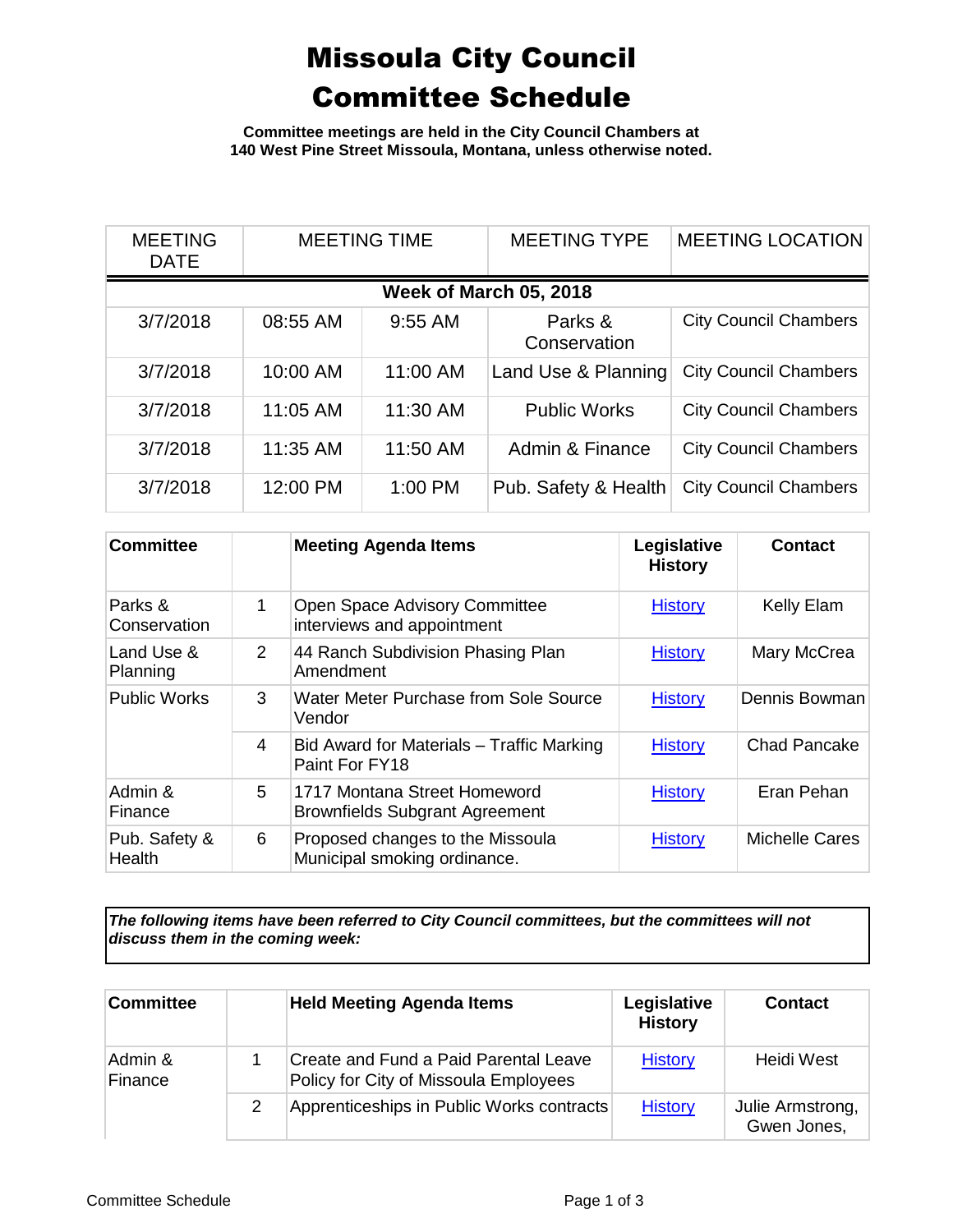## Missoula City Council Committee Schedule

**Committee meetings are held in the City Council Chambers at 140 West Pine Street Missoula, Montana, unless otherwise noted.**

|                         |    |                                                                                                                                                                                                         |                | Bryan von<br>Lossberg                                                                  |
|-------------------------|----|---------------------------------------------------------------------------------------------------------------------------------------------------------------------------------------------------------|----------------|----------------------------------------------------------------------------------------|
|                         | 3  | Resolution to reimburse expenditures<br>related to sidewalk, curb, gutter and alley<br>approach improvements from the<br>proceeds of tax-exempt bonds                                                   | <b>History</b> | Leigh Griffing                                                                         |
| Comm. of the<br>Whole   | 4  | Joint meeting with the Missoula County<br><b>Board of County Commissioners</b>                                                                                                                          | <b>History</b> | <b>Michelle Cares</b><br>and Bryan von<br>Lossberg                                     |
|                         | 5  | Missoula Downtown Master Plan<br>implementation committee update                                                                                                                                        | <b>History</b> | Bryan von<br>Lossberg                                                                  |
|                         | 6  | <b>Hotel Fox Update Presentation</b>                                                                                                                                                                    | <b>History</b> | Chris Behan                                                                            |
|                         | 7  | Missoula Economic Partnership Update                                                                                                                                                                    | <b>History</b> | Bryan von<br>Lossberg                                                                  |
| Land Use &              | 8  | MCPB update to the LUP committee                                                                                                                                                                        | <b>History</b> | John DiBari                                                                            |
| Planning                | 9  | Annexation, (see separate list at City<br>Clerk's Office for pending annexations)<br>(Ongoing in committee)                                                                                             | <b>History</b> | Marty Rehbein                                                                          |
|                         | 10 | <b>Special Presentation and Discussion:</b><br><b>Historic Demolition Permit Draft</b><br><b>Comments--Emily Scherrer</b>                                                                               | <b>History</b> | Gwen Jones                                                                             |
|                         | 11 | <b>Planning Division Work Plan</b>                                                                                                                                                                      | <b>History</b> | Laval Means,<br><b>Planning Division</b><br>Manager,<br>Development<br><b>Services</b> |
|                         | 12 | Update regarding implementation of the<br><b>Tourist Home ordinance</b>                                                                                                                                 | <b>History</b> | John DiBari,<br>Bryan von<br>Lossberg, Gwen<br>Jones                                   |
|                         | 13 | Petition Nos. 9856 & 9857 – Request to<br>Annex Parcel 2 of COS No. 6064, Tract B<br>of COS No. 1153, and Tract 1 of COS No.<br>3462 located South of 44 Ranch<br>Subdivision and North of Mullan Road. | <b>History</b> | Drew Larson                                                                            |
| Pub. Safety &<br>Health | 14 | Missoula Aging Services, Initiatives and<br>Services Update - Susan Kohler                                                                                                                              | <b>History</b> | Gwen Jones                                                                             |
|                         | 15 | Relationship Violence Services Update                                                                                                                                                                   | <b>History</b> | Jesse L. Ramos                                                                         |
|                         | 16 | Relationship Violence Services Office<br>Update                                                                                                                                                         | <b>History</b> | Jesse L. Ramos                                                                         |
|                         | 17 | Health and Safety Issues at Hollywood<br>Mobile Home Park                                                                                                                                               | <b>History</b> | Jordan Hess                                                                            |